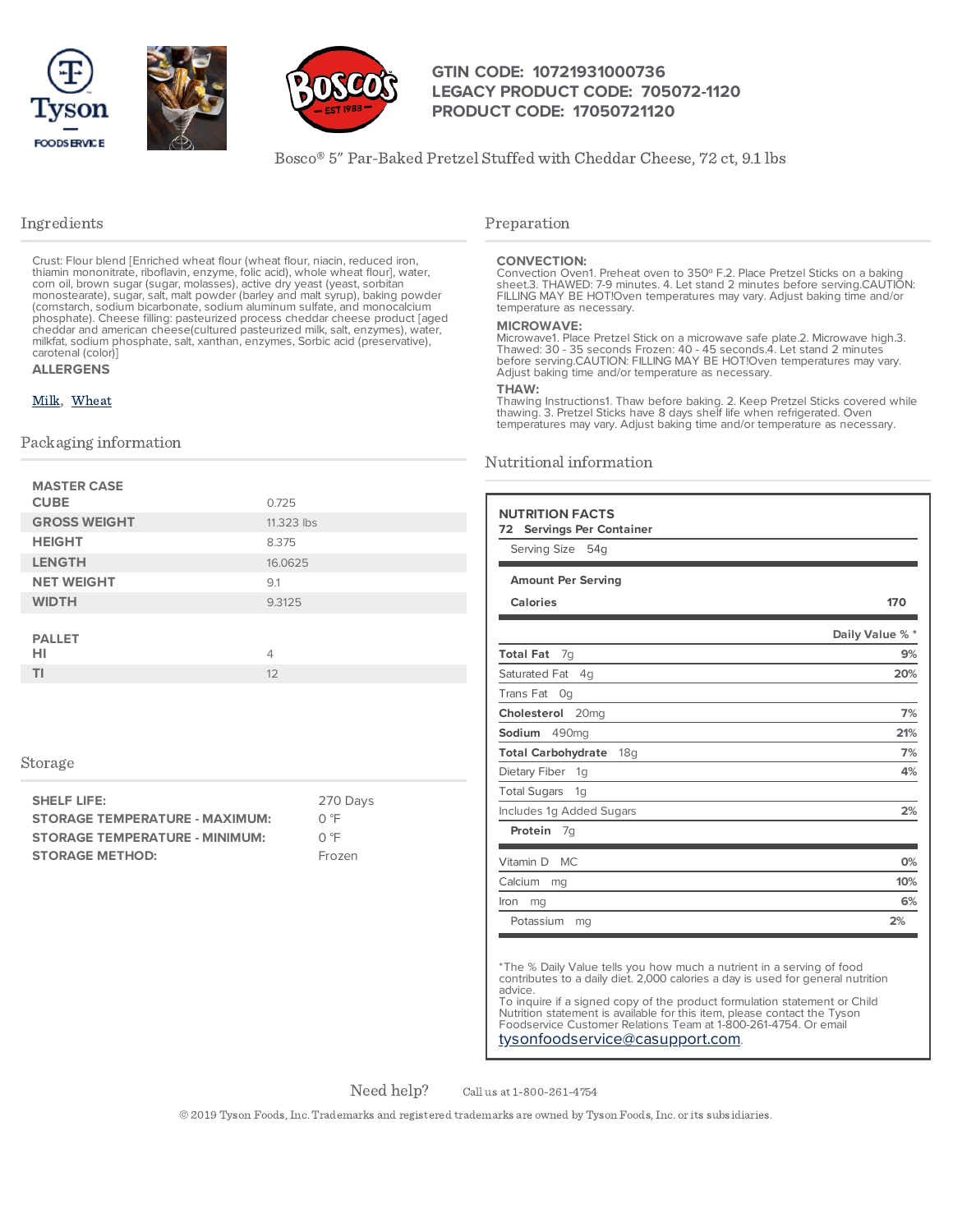





### **GTIN CODE: 10721931000385 LEGACY PRODUCT CODE: 702072-1120 PRODUCT CODE: 17020721120**

Bosco® 7" Breadstick Stuffed with Pepperoni, Mozzarella Cheese and Pizza Sauce, 72 pieces, 17.5 lbs

### Ingredients

Crust: Enriched flour (wheat flour, niacin, reduced iron, thiamine mononitrate, riboflavin, enzyme, folic acid), water, corn oil, vital wheat gluten, salt, sugar, yeast, L-cysteine. Sauce: water, tomato paste, sugar, modified corn starch, salt, spices, modified cellulose, garlic powder, a dehydrated blend of Romano cheese (partskim cows milk, cheese culture, salt, enzymes), sodium phosphate, contains less<br>than 2% silicon dioxide and refined soybean oil. Mozzarella Cheese: pasteurized<br>milk, nonfat milk, cultures, salt, enzymes. Pepperoni: pork, b sugar, lactic acid starter culture, extractive of paprika, garlic powder, spice extractives, sodium nitrite, BHA, BHT, citric acid.

#### **ALLERGENS**

#### [Milk](https://www.tysonfoodservice.com/taxonomy/term/4246), [Wheat](https://www.tysonfoodservice.com/taxonomy/term/4236)

#### Packaging information

| <b>MASTER CASE</b><br><b>CUBE</b> | 1.0408      |
|-----------------------------------|-------------|
| <b>GROSS WEIGHT</b>               | 21.2649 lbs |
| <b>HEIGHT</b>                     | 8.625       |
| <b>LENGTH</b>                     | 15.8125     |
| <b>NET WEIGHT</b>                 | 17.5        |
| <b>WIDTH</b>                      | 13.1875     |
| <b>PALLET</b><br>HI               | 8           |
| ΤI                                | 9           |

#### Storage

| SHELF LIFE:                           | 270 Days |
|---------------------------------------|----------|
| <b>STORAGE TEMPERATURE - MAXIMUM:</b> | O °F     |
| <b>STORAGE TEMPERATURE - MINIMUM:</b> | ∩℃       |
| <b>STORAGE METHOD:</b>                | Frozen   |

#### Preparation

CONVECTION:<br>Convection Oven1. Preheat oven to 400° F.2. Place Pizza Sticks on a baking sheet.3. THAWED: 8-10 minutes.4. Let stand 2 minutes before serving.CAUTION: FILLING MAY BE HOT!Oven temperatures may vary. Adjust cooking time and/or temperature as necessary.Top Pizza Sticks with butter and parmesan cheese (not included) after cooking.This product must be cooked thoroughly to an internal temperature of at least 165ºF before serving.

#### **THAW:**

Thawing Instructions1. Thaw before cooking.2. Keep Pizza Sticks covered while thawing.3. Pizza Sticks may be thawed in packaging.4. Pizza Sticks have 8 days<br>shelf life when refrigerated.Oven temperatures may vary. Adjust cooking time<br>and/or temperature as necessary.Top Pizza Sticks with butter and p cheese (not included) after cooking.This product must be cooked thoroughly to an internal temperature of at least 165°F before serving.

#### Nutritional information

| <b>NUTRITION FACTS</b><br><b>Servings Per Container</b><br>72 |                 |
|---------------------------------------------------------------|-----------------|
| Serving Size<br>111 <sub>q</sub>                              |                 |
| <b>Amount Per Serving</b>                                     |                 |
| <b>Calories</b>                                               | 250             |
|                                                               | Daily Value % * |
| <b>Total Fat</b><br>8g                                        | 10%             |
| Saturated Fat<br>4.5q                                         | 23%             |
| Trans Fat<br>Oq                                               |                 |
| Cholesterol<br>25 <sub>mg</sub>                               | 8%              |
| Sodium<br>530 <sub>mq</sub>                                   | 23%             |
| <b>Total Carbohydrate</b><br>32g                              | 12%             |
| Dietary Fiber<br>1 <sub>q</sub>                               | 4%              |
| <b>Total Sugars</b><br>2q                                     |                 |
| Includes 2g Added Sugars                                      | 4%              |
| Protein<br>11 <sub>q</sub>                                    |                 |
| Vitamin D<br>MC                                               | 0%              |
| Calcium<br>mg                                                 | 10%             |
| Iron<br>mg                                                    | 10%             |
| Potassium<br>mg                                               | 2%              |

\*The % Daily Value tells you how much a nutrient in a serving of food contributes to a daily diet. 2,000 calories a day is used for general nutrition advice.

To inquire if a signed copy of the product formulation statement or Child Nutrition statement is available for this item, please contact the Tyson Foodservice Customer Relations Team at 1-800-261-4754. Or email [tysonfoodservice@casupport.com](mailto:tysonfoodservice@casupport.com).

Need help?

Call us at 1-800-261-4754

© 2019 Tyson Foods,Inc. Trademarks and registered trademarks are owned by Tyson Foods,Inc. or its subsidiaries.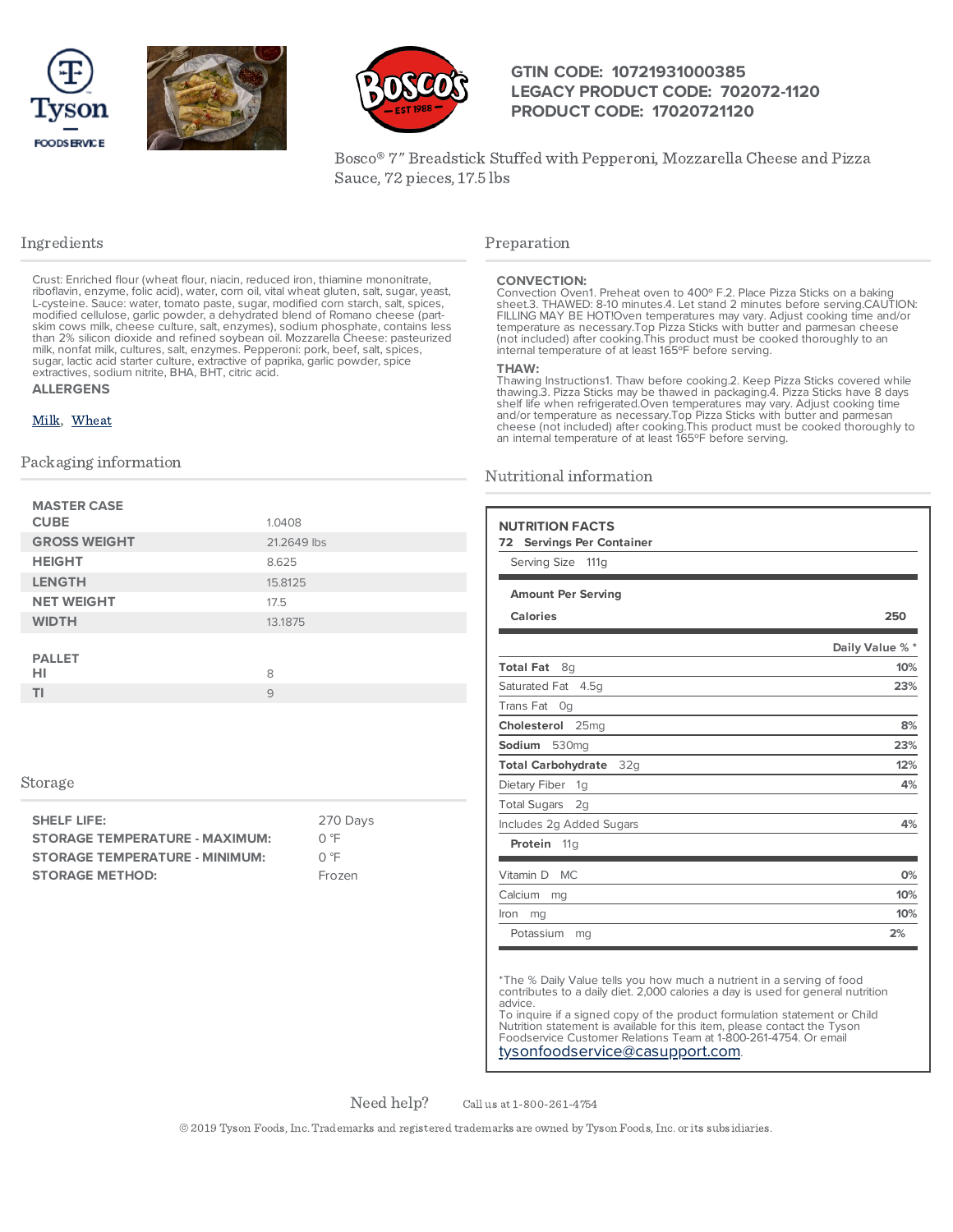





## **GTIN CODE: 10721931000521 LEGACY PRODUCT CODE: 702024-1120 PRODUCT CODE: 17020241120**

Bosco® 7" Individually Wrapped Breadstick Stuffed with Mozzarella Cheese, 24 pieces, 4.5 lbs

| Ingredients<br>Packaging information                                                              |           | Preparation<br>Nutritional information |                                                                                                                                                                                                                                                                                                                                                                                                                                    |                                   |
|---------------------------------------------------------------------------------------------------|-----------|----------------------------------------|------------------------------------------------------------------------------------------------------------------------------------------------------------------------------------------------------------------------------------------------------------------------------------------------------------------------------------------------------------------------------------------------------------------------------------|-----------------------------------|
|                                                                                                   |           |                                        |                                                                                                                                                                                                                                                                                                                                                                                                                                    | <b>MASTER CASE</b><br><b>CUBE</b> |
| <b>GROSS WEIGHT</b>                                                                               | 4.982 lbs |                                        | Serving Size 86g                                                                                                                                                                                                                                                                                                                                                                                                                   |                                   |
| <b>HEIGHT</b>                                                                                     | 4.125     |                                        |                                                                                                                                                                                                                                                                                                                                                                                                                                    |                                   |
| <b>LENGTH</b>                                                                                     | 15.8125   |                                        | <b>Amount Per Serving</b>                                                                                                                                                                                                                                                                                                                                                                                                          |                                   |
| <b>NET WEIGHT</b>                                                                                 | 4.5       |                                        |                                                                                                                                                                                                                                                                                                                                                                                                                                    | Daily Value % *                   |
| <b>WIDTH</b>                                                                                      | 7.8125    |                                        | <b>Includes Added Sugars</b>                                                                                                                                                                                                                                                                                                                                                                                                       | %                                 |
|                                                                                                   |           |                                        | Vitamin D MC                                                                                                                                                                                                                                                                                                                                                                                                                       | %                                 |
| <b>PALLET</b>                                                                                     |           |                                        | Calcium mg                                                                                                                                                                                                                                                                                                                                                                                                                         | $\%$                              |
| HI                                                                                                | 9         |                                        | lron mg                                                                                                                                                                                                                                                                                                                                                                                                                            | $\%$                              |
| <b>TI</b>                                                                                         | 15        |                                        | Potassium mq                                                                                                                                                                                                                                                                                                                                                                                                                       | %                                 |
| Storage<br><b>SHELF LIFE:</b>                                                                     |           | 365 Days<br>0 °F                       | *The % Daily Value tells you how much a nutrient in a serving of food<br>contributes to a daily diet. 2,000 calories a day is used for general nutrition<br>advice.<br>To inquire if a signed copy of the product formulation statement or Child<br>Nutrition statement is available for this item, please contact the Tyson<br>Foodservice Customer Relations Team at 1-800-261-4754. Or email<br>tysonfoodservice@casupport.com. |                                   |
| <b>STORAGE TEMPERATURE - MAXIMUM:</b><br>$O \n\degree F$<br><b>STORAGE TEMPERATURE - MINIMUM:</b> |           |                                        |                                                                                                                                                                                                                                                                                                                                                                                                                                    |                                   |
|                                                                                                   |           |                                        |                                                                                                                                                                                                                                                                                                                                                                                                                                    |                                   |

Need help?

Call us at 1-800-261-4754

© 2019 Tyson Foods,Inc. Trademarks and registered trademarks are owned by Tyson Foods,Inc. or its subsidiaries.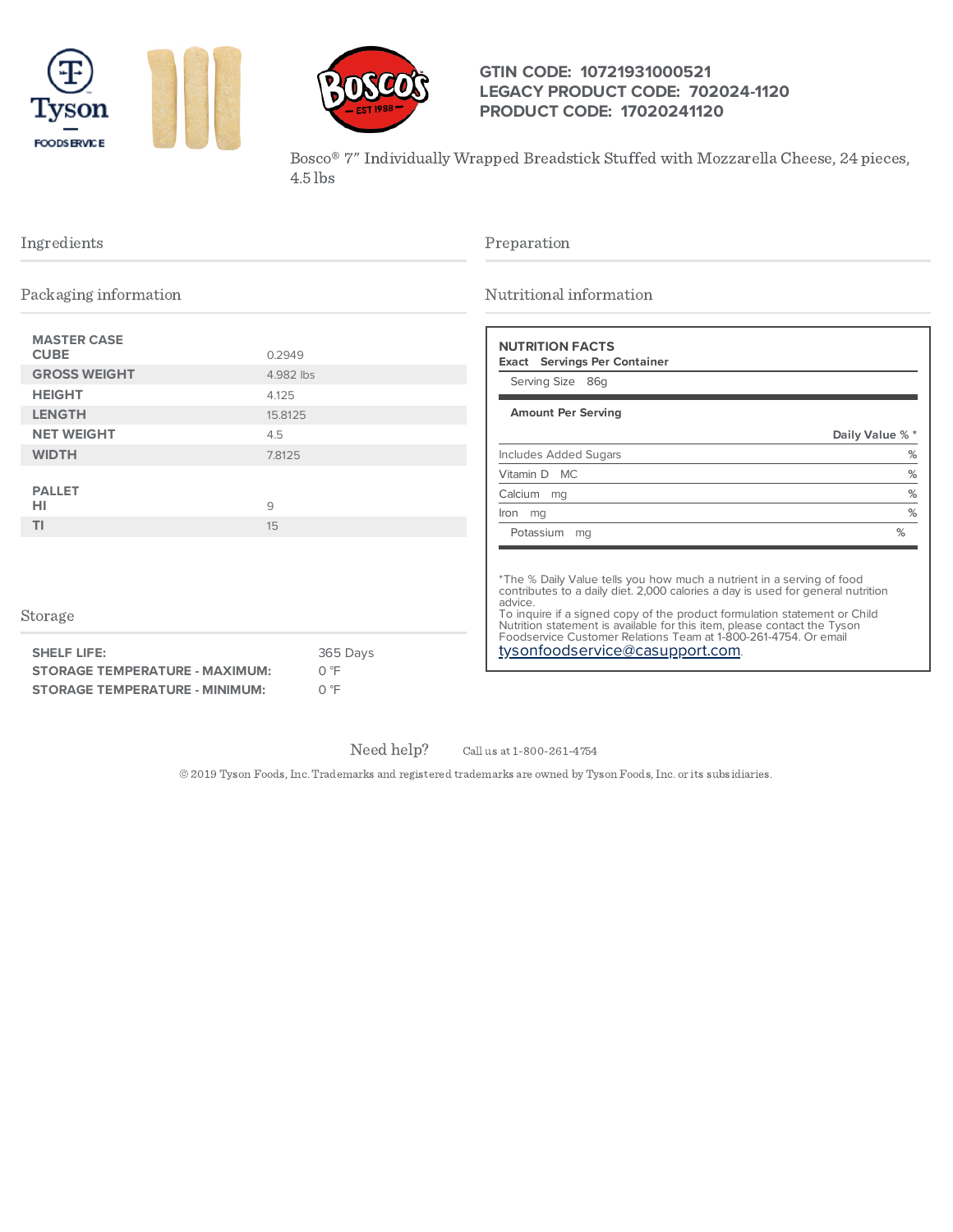Ŧ Tvson FOODSERVICE

Call us at 1-800-261-4754 Need help?





**UPC CODE: 10721931000231 LEGACY PRODUCT CODE: 702108-1120 PRODUCT CODE: 17021081120**

Bosco® 7" Breadstick Stuffed with MozzarellaCheese, 108 pieces, 20.2 Lbs

Bosco's soft,fresh dough and multiple flavor varieties deliver an extensive portfolio of delicious creations that are perfect day or night.

# About this item

- Soft texture and appealing aroma—just like fresh baked bread—loaded with quality ingredients
- Easy and portable for convenience

# Ingredients

Crust:Flour blend [Enriched flour (wheat flour, niacin, reduced iron,thiamine mononitrate, riboflavin, enzyme,folic acid),Whole-wheat flour],Water, Sugar,Corn oil, Dough conditioner (soybean oil, mono and diglycerides, soy shortening flakes), Salt, Yeast, L-cysteine. Mozzarella Cheese: pasteurized part skim milk, cheese cultures, salt, enzymes.

#### **ALLERGENS**

Milk, Wheat

# Serving suggestions Storage

AppetizerComplement to small plates and/or entrées Grab & go snack

# Preparation

#### **Convection:**

## Convection Oven

1. Preheat oven to 400º F.

2. Place Bosco Sticks on a baking sheet.

3.THAWED: 7-9 minutes.

4. Let stand 2 minutes before serving.

CAUTION: FILLING MAY BE HOT!

1. Oven temperatures may vary.Adjust baking time and/or temperature as necessary.

2.Top Bosco Stick breadsticks with butter and parmesan cheese (not included) after baking.

270 Days  $0^{\circ}F$ 0 °F Frozen **Shelf Life Storage Temperature - Maximum Storage Temperature - Minimum Storage Method**

Versatile—use as multiple day part options

# NutritionalInformation

| Serving Size 85q           |                |  |
|----------------------------|----------------|--|
| Servings Per Container 108 |                |  |
| <b>Amount Per Serving</b>  | Daily Value %* |  |
| Calories 220               |                |  |
| Calories from Fat 70       |                |  |
| Total Fat 7q               | 9%             |  |
| <b>Saturated Fat</b> 3.5q  | 18%            |  |
| Trans Fat Og               |                |  |
| Cholesterol 15mg           | 5%             |  |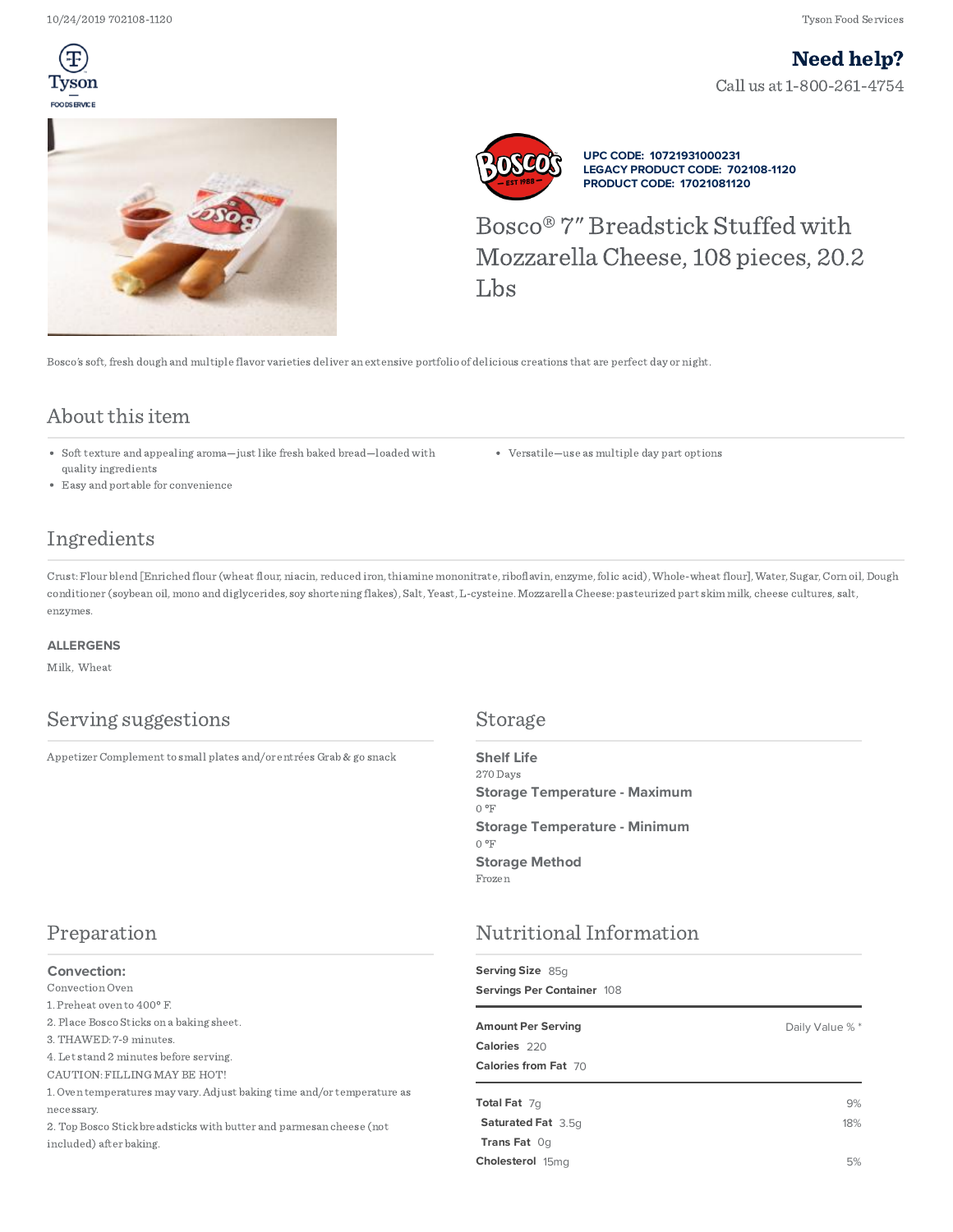#### **Thaw:**

Thawing Instructions

- 1.Thaw before baking.
- 2. Keep Bosco Stick breadsticks covered while thawing.
- 3. Bosco Sticks may be thawed in packaging.
- 4. Bosco Sticks have 8 days shelflife when refrigerated.

1. Oven temperatures may vary.Adjust baking time and/or temperature as necessary.

2.Top Bosco Stick breadsticks with butter and parmesan cheese (not included) after baking.

# Packaging information

### **MASTER CASE**

| Gross Weight: | 24.499 lbs |
|---------------|------------|
| Net Weight:   | 20.1       |
| Cube:         | 1.3857     |
| Length:       | 15.8125    |
| Height:       | 11.375     |
| Width:        | 13.3125    |
|               |            |

# **Sodium** 310mg 13% **Total Carbohydrate** 27g 10% **Dietary Fiber** 1g **4% Sugar** 1g 0% **Protein** 12g 0% **Vitamin A** 0% **Vitamin C** 0% **Calcium** 15% **Potassium** 2% **Iron** 10%

To inquire if a signed copy of the product formulation statement or Child Nutrition statement is available for this item, please contact the Tyson Foodservice Customer Relations Team at 1-800-261-4754. Or email [tysonfoodservice@casupport.com.](mailto:tysonfoodservice@casupport.com)

### **PALLET**

| - |  |
|---|--|

https://www.tysonfoodservice.com/products/bakery/stuffed-breadsticks/10721931000231